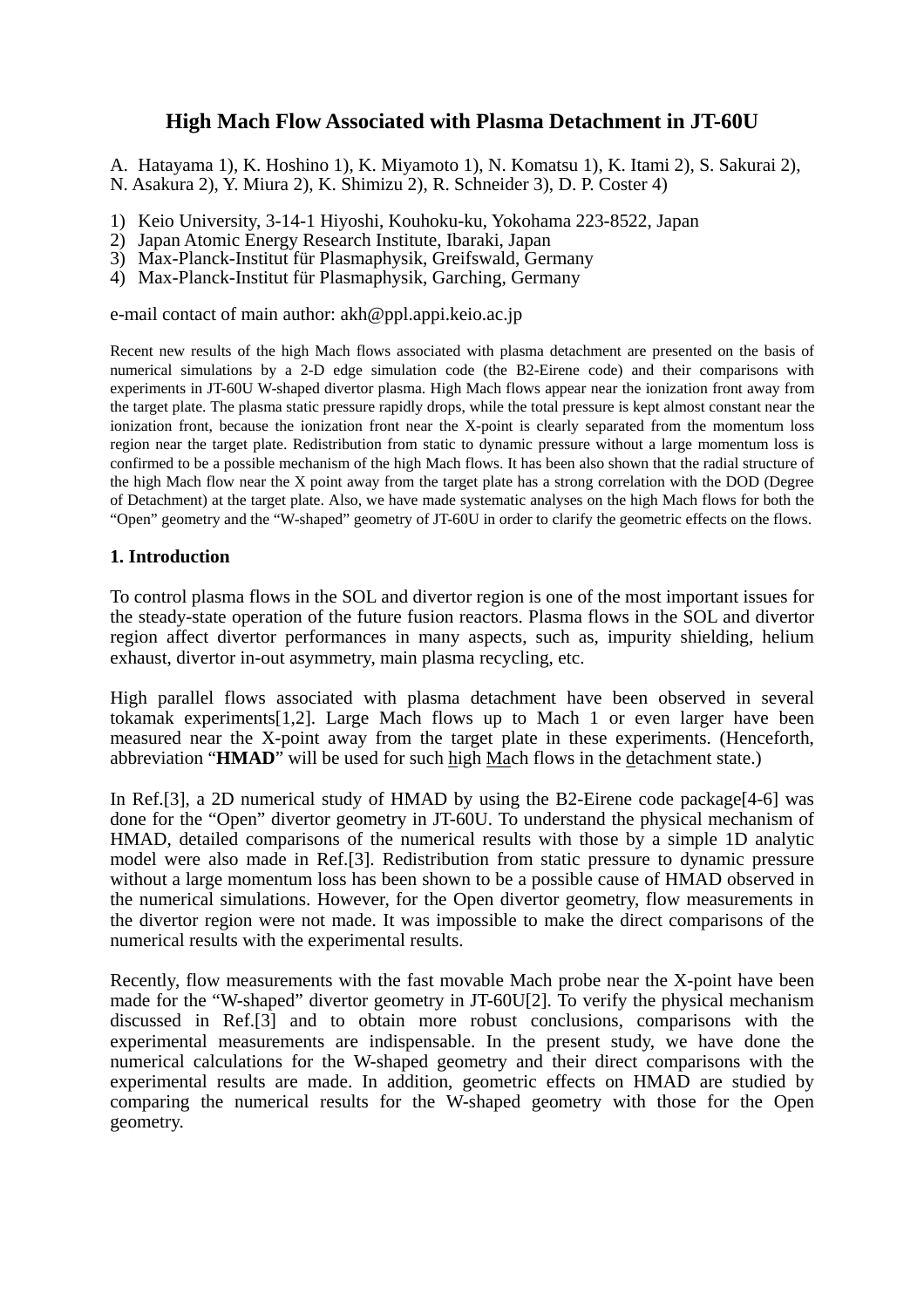#### **2. Numerical Model**

Typical L-mode discharges for the Open divertor (Open-Div) and the W-shaped divertor (W-Div) geometry with similar main plasma parameters were chosen to evaluate the geometric effects on HMAD. Figure 1 shows the numerical grid near the divertor region for (a) the Open and (b) the W-shaped geometry. Bulk ion species  $D^+$ , all carbon impurity ion species  $C^+$  -  $C^{6+}$ , and neutral species D, D<sub>2</sub>, C are considered in the analysis. At the core interface boundary, i.e., at the innermost flux surface of the grid inside the separatrix in Fig.1, the bulk ion density  $n_D$  and the total input power  $P_{in}$  are specified. For the boundary conditions of the target plate, the usual Bohm condition is used. The remaining simulation models/conditions, such as transport model, are almost the same as those in Ref.[3]. To simulate the attached state and the detached state,  $n<sub>D</sub>$  has been changed for each numerical run, while the remaining conditions are kept fixed.



*Fig.1 Numerical grid near the X point in the divertor region: (a) Open divertor geometry (Open-Div) and (b)W-shaped divertor geometry (W-Div).* 

## **3. HMAD in the W-shaped Divertor Geometry and Its Physical Mechanism**

Figure 2 shows 2D spatial profiles of the parallel flow velocity  $u_{\ell}$  for  $D^+$  near the X-point in the W-shaped divertor. The spatial profiles are compared between (a) the attached plasma case  $(n_D=1.0\times10^{19} \text{ m}^3)$  and (b) the detached plasma case  $(n_D=2.0\times10^{19} \text{ m}^3)$ . The total input power  $(P_{in}=2.5$  MW) is the same for both cases. The flow velocity is shown as the local Mach number ( $M \equiv u_{\mu}/C_s$ ), i.e.,  $u_{\mu}$  is normalized by the local isothermal sound speed  $C_s$ . In Fig.2, the positive direction of the velocity is defined as the direction from the inner divertor plate to the outer divertor plate in the edge plasma region. Thus, the negative sign means the flow is directed towards the inner target plate, while the positive sign means it is directed towards the outer plate.



*(a) attached state (b) detached state Fig.2 2D spatial profiles of parallel Mach number in the divertor region for the W-Div.*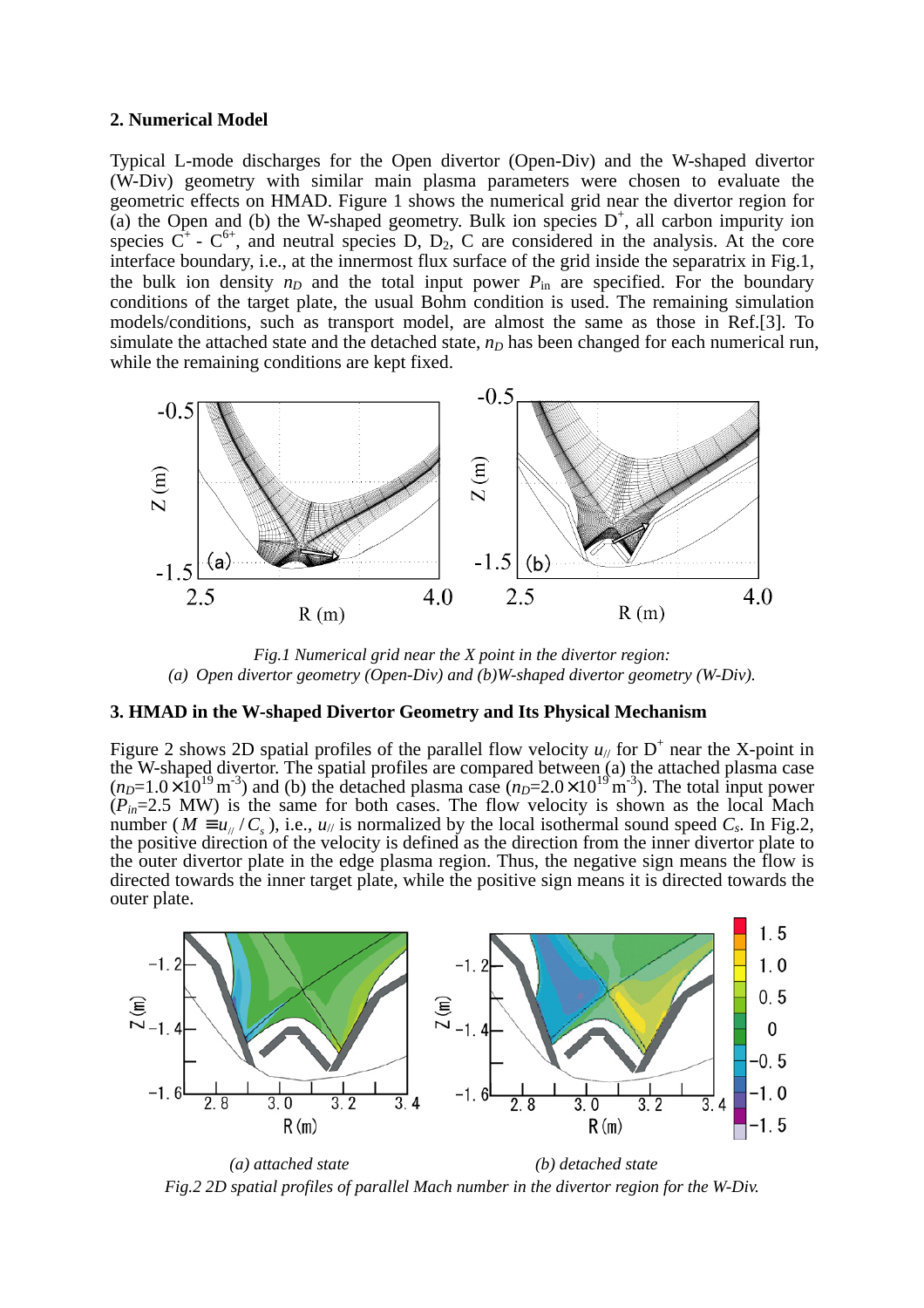In the attached plasma case, the Mach number in the bulk of divertor region is still low as shown in Fig.2(a). The Mach number reaches  $M \sim 1$  only near the target plate. On the other hand, in the detached plasma case, high Mach flows appear near the X-point away from the target plate.

To understand the formation mechanism of HMAD in Fig.2(b), basic divertor characteristics are compared between (a) the attached state and (b) the detached state in Fig.3-Fig.5. Typical 2D profiles of  $T_e$  and ionization source  $S_i$  (D<sup>+</sup>ions/m<sup>3</sup>/s) are shown, respectively, in Fig.3 and Fig.4.



*(a) attached state (b) detached state Fig.3 2D profiles of electron temperature*  $T_e$  *in the divertor region for the W-Div.* 



*(a) attached state (b) detached state Fig.4 2D profiles of the ionization source density Si in the divertor region for the W-Div.* 



*Fig.5 2D profiles of the momentum loss density Sm in the divertor region for the W-Div.*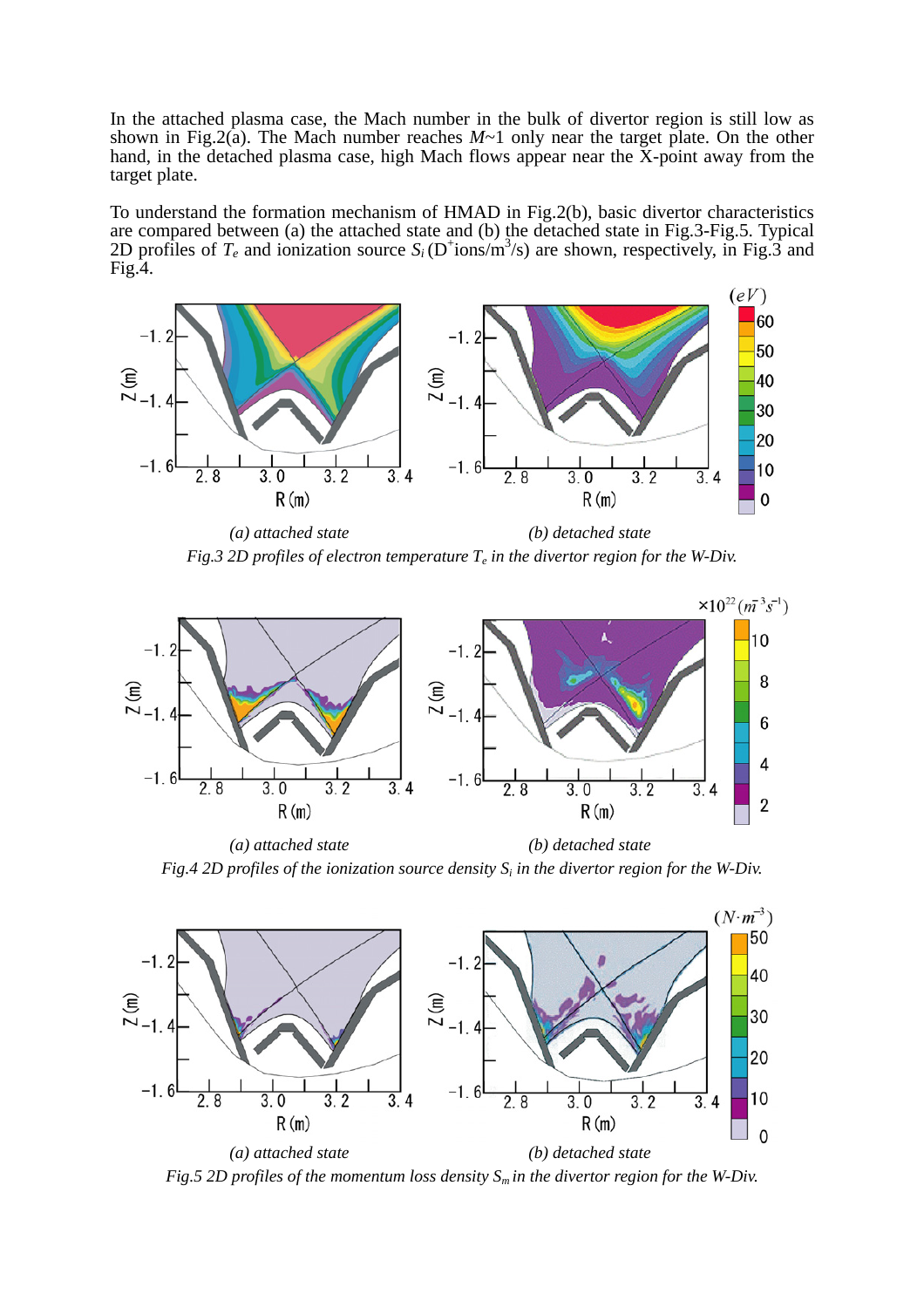In the attached case,  $T_e$  is still high in the divertor region and  $S_i$  is localized near the target plate. On the other hand, in the detached case, *Te* drops rapidly towards the target plate and becomes  $T_e$ <5eV in front of the target plate. Due to this large decrease in  $T_e$ , the ionization front moves away from the target plate as shown in Fig.4(b). The HMAD region in Fig.2(b) is almost coincident with the ionization region in Fig.4(b) where the static pressure drops strongly due to the large decrease in  $T_e$ . Figure 5 shows 2D profiles of the momentum loss  $\bar{S}_m$  $(N/m<sup>3</sup>)$  for D<sup>+</sup> ion fluid due to the interaction with neutrals, e.g., CX-collision. In the detached case, it should be noted that the region where  $S_m$  is large in Fig.5(b) is almost separated from the ionization region in Fig.4(b). As a result, the total pressure is kept almost constant along the field line near the ionization region away from the target. Thus, the pressure gradient force due to the large drop of the static pressure possibly drives HMAD near the ionization front, i.e., redistribution from static pressure into dynamic pressure is a possible cause of HMAD observed in the simulation.

#### **4. Comparison with Experiments and Effect of Divertor Geometry on HMAD**

The radial profiles of the parallel Mach number are shown, respectively, in Fig.6 (a) for the Open-Div and Fig.6(b) for the W-Div. The *M*-profiles are plotted along the path shown in Fig.1(a) and (b) by arrows. The following interesting common features can be seen; 1) as the separatrix electron density  $n_{\rm sen}$  at the mid-plane increases, the Mach number becomes larger, 2) the Mach number first starts increasing near the separatrix and then the peak moves radially outward, and finally, 3) the peak value becomes quite large  $(M \sim 1)$ . In the W-shaped geometry, the radial profiles of the parallel flow were measured by the fast movable Mach probe near the X point  $[2]$ . The measurements were done along almost the same path in the numerical simulation. The experimental results are shown in Fig.6(c) for each line average density  $\bar{n}_e$  of the main plasma. The Mach number is estimated from the probe data by using the Hutchinson's formula[8].



*Fig.6 Radial profiles of the Mach number near the X-point in the outer divertor region.*

The qualitative features obtained in the numerical simulation, i.e., 1), 2) and 3) described above, agree well with the experimental results in Fig.6(c). For the largest  $\bar{n}_e$  in Fig.6(c), the impurity radiation near the X point is enhanced (X-point MARFE) and the detachment region is extended more radially outward from the separatrix in comparison with the case of  $\bar{n}_{e}$ =2.6  $\times 10^{19}$ m<sup>-3</sup>. Also in the simulation, X-point MARFE appears for a larger  $n_{sep}$  than in Fig.6(b) and the peak of the *M*-profile moves further outward and the peak value becomes larger.

The radial *M-*profiles for the Open-Div and the W-Div in Fig.6(a) and Fig.6(b) have a close relation to the detachment characteristics. To make a discussion more quantitative, Fig.7 compares the radial profiles of the DOD [7] at the target plate. The DOD value at each point on the target plate is mapped to the upstream point in Fig.1 where the radial *M*-profile is plotted. The DOD is a figure of merit for the particle flux detachment. The DOD